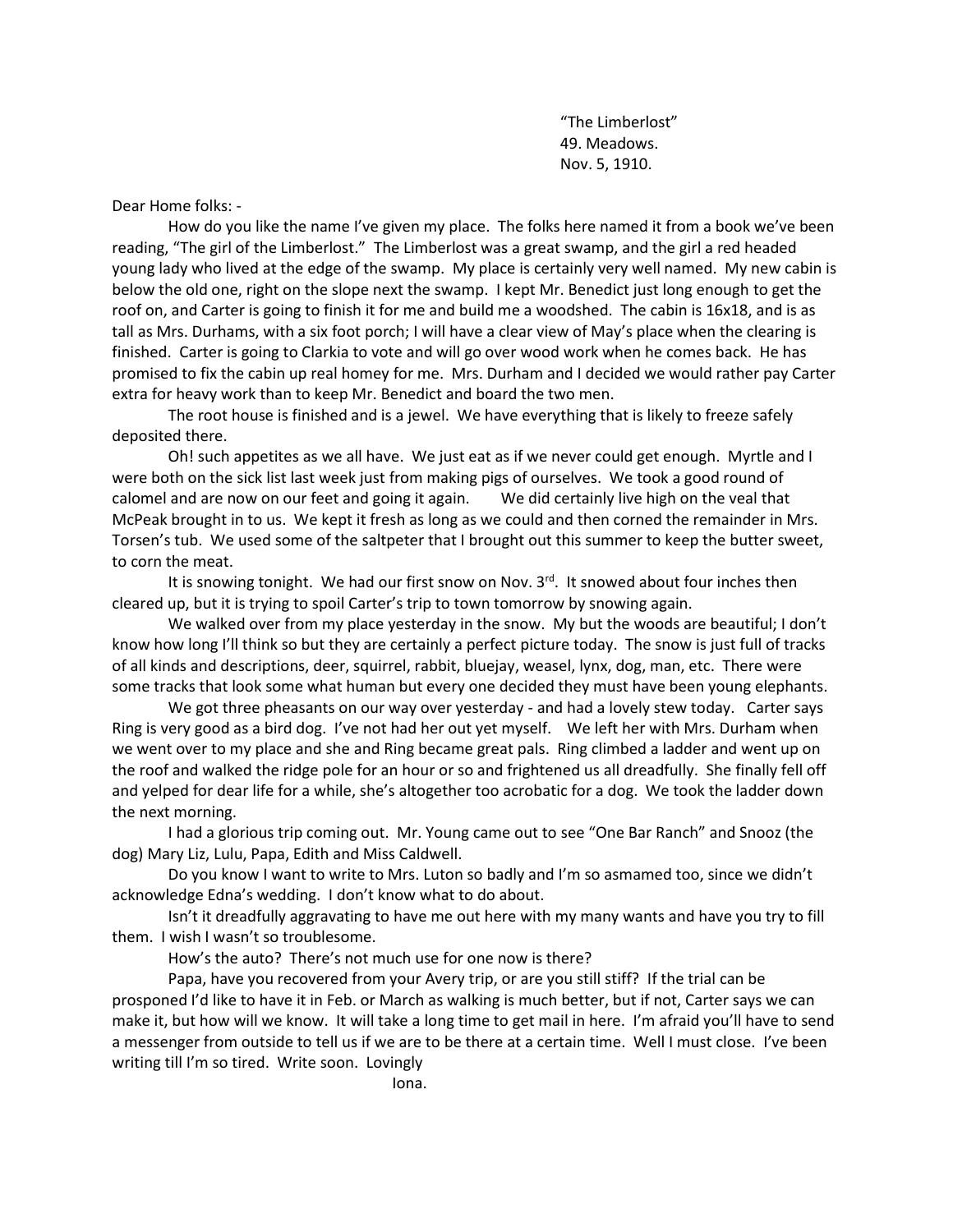Love from all at  $\qquad \qquad$  Love from all at The Meadows **Nov.** 20, 1910.

Dear Everybody: -

Well, what do you know about that anyway. Here I wrote a letter to Mother on the eighth and then have to send it in with this. Isn't it a nice looking one? I sent, or started it out with Mr. Benedict and Mr. Griffin. Mr. B was going to Clarkia and Mr. G. to Hemlock Cabin with him. They got in such deep snow on the divide that they could not walk. They got to floundering around and tried to go back and lost their bearings. They had a compass but couldn't get their directions to our place, even with that. They got lost and were out two nights. They got in to Hanzens place the third night and made it back here the next day and on over to Mrs. Taylors. They were wet to the skin, and their feet were so sore. We let them bath with hot water and alcohol before they could travel on. They brought all the mail back to us and a sorry looking lot it was.

Carter left on Sunday for Clarkia and expected to get back Tuesday or Wed. morning. He was delayed in Clarkia on account of the funeral of Glen Avery, then he was caught in a storm on the Divide and had to lay over at Hemlock Camp. He didn't get in till Friday evening after dark. My! what a glad bunch met him. He was certainly a very tired man when he got in, and wet as could be. He fell into the Little North Fork, flat, the stones were slippery and he lost his balance. The mail didn't get wet though. Quin Wilson and Carter together sent us a cigar box full of candy. Odd Young sent us another and Cad sent me one, chewing gum was included. Carter brought us each a small bottle of olives. My but they were good.

Mother two wonderful things happened on my birthday. I made bread and twas a great success, and I got spanket with my own pan cake turner. 'Twas an unfair advantage they took of me, they waited until I was read for bed. I've made biscuits too, and every one is still in the best of health.

Oh! Mother how we do eat. We ate so much that we cut ourselves down to two meals a day for fear we would all be sick. We breakfast about nine, and have dinner about four.

We have a dandy great big lounge, over and upon which there is a general fight for possession after each meal. We spend a quiet half hour and then get up and go to work. It is dark as can be at four thirty, and our evenings are long. We have been reading aloud for pastime. We did certainly enjoy the papers, and the "Digest."

Well, such brilliancy, who said you could exhibit my oil painting???

Say, Mother, I've got to have some stockings. Those twenty five centers that we got at Uncle George's are a perfect fake. I'm going to send you a pair I wore thru in four days just to show you and him what they don't do. I put the stockings on new. They've never been washed and wore over them my big german socks so there was no rub on the shoe, and went over to my my place. We were gone three days and walked back, and the stockings were in a dreadful condition. I took them right off and rolled them up to send to you. They just fall all to pieces. When you get more for me, get them with the very smallest seams possible. These have worn blisters on my heels and ankles. I've been walking on my hands and going done up in adhesive plaster for a week trying to heal them up. I'm wearing my fleece lined stockings now until I get some more.

That new sweater is awfully nice and warm. It is surely a beautiful shade of red. I am sure you would be proud of your daughter if you could see her dressed up for traveling. Its so nice to be dressed so that you can wade snow, fall down or stand up and still be dry and comfy.

Tell the girlies if they have any more old hair ribbons that are mates to enclose some to me in a letter. I've worn out two already. I haven't had my hair done up since I came back from Clarkia.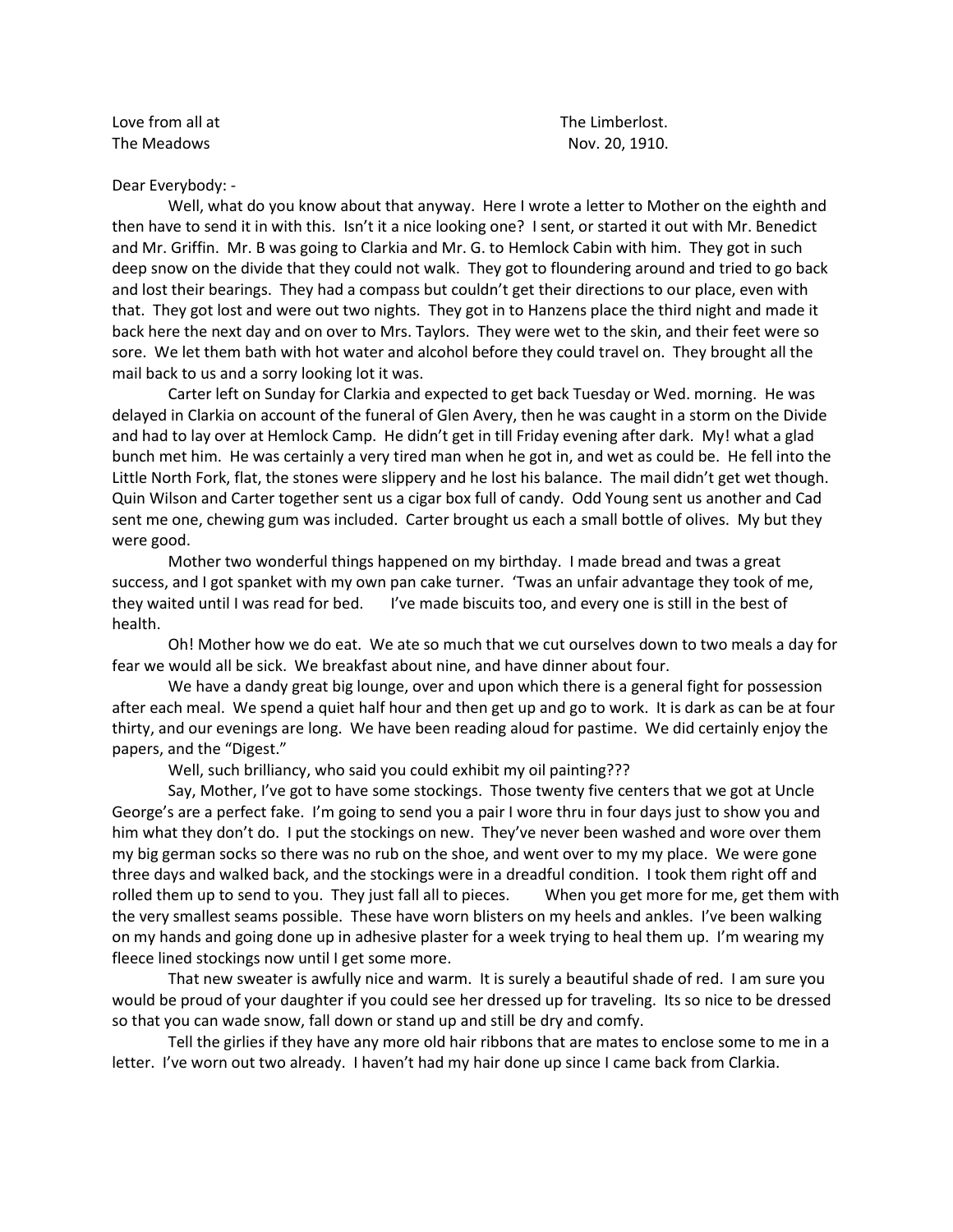Carter is going up to the cabin to get the flour and carrots as soon as he gets back from the Avery. They put every thing away where they would not freeze – and have to leave them until snow shoeing is better.

How is the cold. Lulu wrote me that you'd been having a siege of colds at the house.

How is Henry? Have you decided to love him yet? I got a lovely long letter from Evon with the last mail, also from Cad. Berna

## [Page(s) missing]

So Mr. McPeak and I had company. There was no one else at the cabin that night. After supper we sat around the fire and told stories until bed time. We rode in a dense fog from Freeze out to the cabin. My, but it was damp! I couldn't get out of my sweater when I got there and Mr. Young and Mr. McPeak both pulled like troopers until I emerged from the other end of it looking like a giraffe. My neck was almost out of joint. The men had a good laugh over it and another equally as big when they skinned me into it the next morning. They stole a box of appricots and packed them in for us from the cabin. They're awfully nice, both the men and the fruit.

As we were coming down the hill from the little lake the next morning, whom should we meet but Mr. Bishop taking a short cut for our part of the country. He was surely welcome. There was surely a great crowd at the place that night, ten, and raining. It rained for three weeks days, and we paraded the country in our raincoats and rubbers. We did look nice. Papa can tell you just how nice.

My dishes got through all O.K. with but two pieces slightly cracked. It seems awfully good to eat out of dishes that will break if not handled properly. Myrtle and I used them when cooking for the men. We got along beautifully. Myrtle made the bread and I cooked.

Say, I've been doing some thinking about that settlement with Mrs. D. After adding everything and deducting our personal accounts, I decided to bear one half; and call it square. Mrs. D. counts her time going and coming worth something also staying alone if Myrtle and I go. I don't like to keep it on a matter of dollars and cents – and besides it was cheaper for me to take half than to bear 1/3 and then pay for my part of Carters board. There was about forty dollars difference, and it didn't sound as well either. What do you think about it? If you and Uncle John hired a man on halves to work for you would you Uncle make you pay more board because your family was larger.

Mother, will you get some little thing and give to Cad for a birthday from me, if its only a handkerchief. Find some little thing at Miss W's on third street or elsewhere. Ask the old standby, Aunt May, and she will help you. If the pictures were any good, give her one of those with my love.

I don't know what to do about Xmas, out here, I'd like to give each one a little something, that can be sent out by mail. Can you help me out? I'd like to get something like a moccasin or slipper for Mrs. D and Myrtle or a salt & pepper shaker, or something like that which can be of use, also something for Carter; but there I'm stuck.

Tell Berna to get Cad, or you go and get me about three doz, two at least, pretty cards that will do to send out for Xmas cards. I'm not going to try to make or send Xmas presents to anyone this year. I simply can't do it. I've not the doings to work with, and Greetings will be all I can do. If there is any pretty or odd Xmas stationary to be had, I'd just as soon have that as cards;

Carter will come out to Avery about the twentieth of Nov. and you write me at Avery and answer, that will be my last chance to get word in until Xmas when Carter comes out for the mail. He will be out to Avery just before Xmas. He thinks at present that he will go back and forth to Avery but we will let you know the next trip.

Send me a 1911 calender. Get me a potato masher for Mrs. D's Xmas, I think that a good joke. We will need some fun about that time. I think we will have a tree of  $m<sub>y</sub>$  our own. I'd like a pin cushion and some magazine pictures for my house.